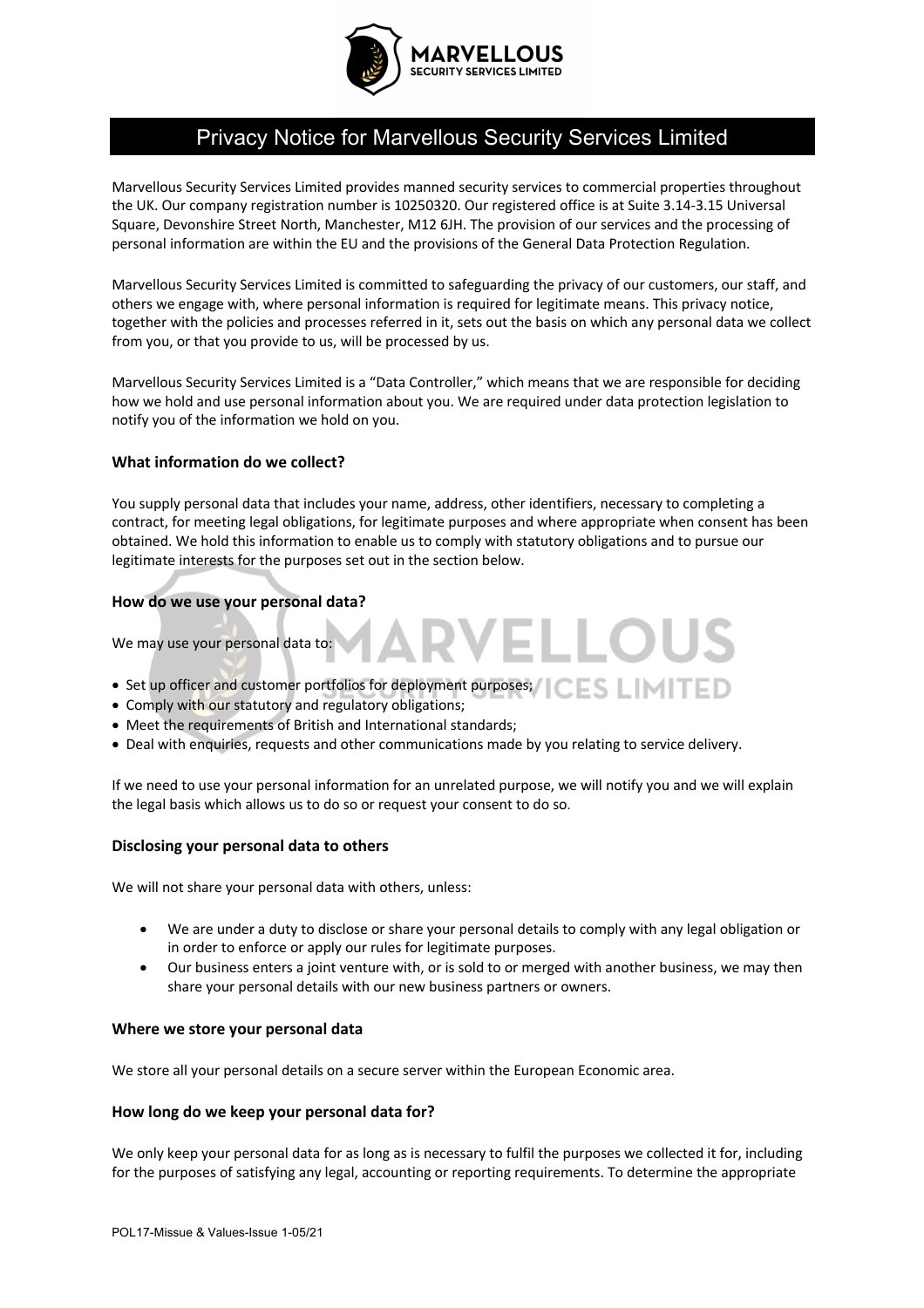

retention period for personal data, we consider the amount, nature and sensitivity of the personal data, the potential risk of harm from unauthorised use or disclosure of your personal data, the purposes for which we process your personal data and whether we can achieve those purposes through other means and the applicable legal requirements.

#### **How secure is the data?**

We have put in place appropriate security measures to prevent your personal information from being accidentally lost, used or accessed in an unauthorised way, altered or disclosed. In addition, we limit access to your personal information to those employees, agents, contractors and other third parties who have a legitimate business need to know. They will only process your personal information on our instructions, and they are subject to a duty of confidentiality.

We have put in place procedures to deal with any suspected data security breach and will notify you and any applicable regulator of a suspected breach where we are legally required to do so.

## **Your rights**

Under certain circumstances, by law you have the right to:

Request access to your personal information (commonly known as a "data subject access request"). This enables you to receive a copy of the personal information we hold about you and to check that we are lawfully processing it.

Request correction of the personal information that we hold about you. This enables you to have any incomplete or inaccurate information we hold about you corrected.

Request erasure of your personal information. This enables you to ask us to delete or remove personal information where there is no good reason for us continuing to process it. You also have the right to ask us to delete or remove your personal information where you have exercised your right to object to processing (see below).

Object to processing of your personal information where we are relying on a legitimate interest (or those of a third party) and there is something about your situation, which makes you want to object to processing on this ground. You also have the right to object where we are processing your personal information for direct marketing purposes.

Request the restriction of processing of your personal information. This enables you to ask us to suspend the processing of personal information about you, for example if you want us to establish its accuracy or the reason for processing it.

Request the transfer of your personal information to another party. If you want to review, verify, correct, or request erasure of your personal information, object to the processing of your personal data, or request that we transfer a copy of your personal information to another party, please write to us at Marvellous Security Services Limited, Suite3.14-3.15 Universal Square, Devonshire Street North, Manchester, M12 6JH.

You will not have to pay a fee to access your personal information (or to exercise any of the other rights). However, we may charge a reasonable fee if your request for access is clearly unfounded or excessive. Alternatively, we may refuse to comply with the request in such circumstances.